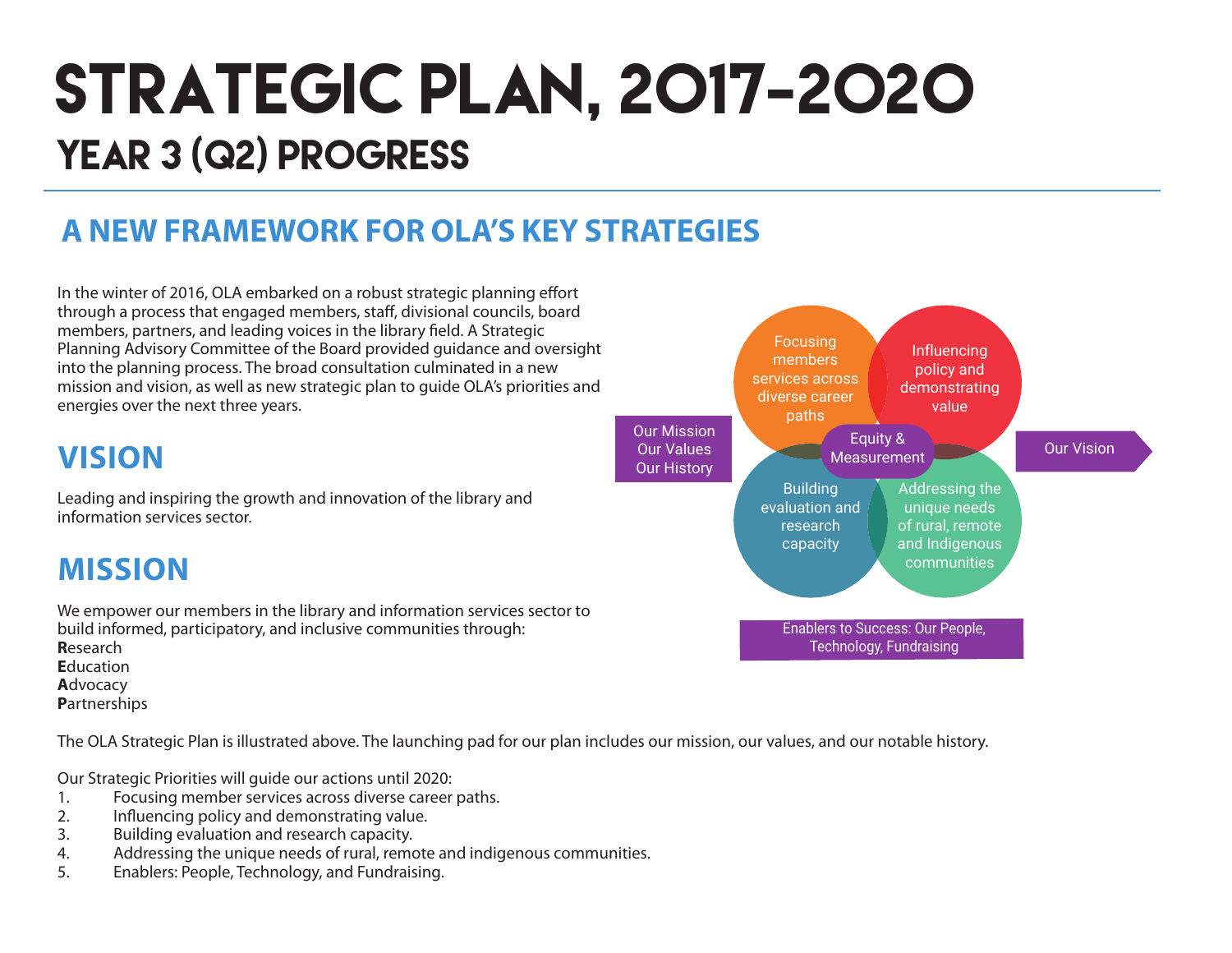# **STRATEGIC PRIORITY 1: FOCUSING MEMBER SERVICES ACROSS DIVERSE CAREER PATHS**

#### **GOALS**

Engage with library and information<br>specialists who work outside of tradit<br>libraries. specialists who work outside of traditional Engage with library and information<br>specialists who work outside of traditional libraries.<br>libraries.<br>members.



and information sector and early career<br>members



Engage with those new to the library<br>and information sector and early career<br>members.<br> $\bigodot$  communites of practice. and develop improved platforms to support communites of practice.



#### **OVERALL COMPLETED: 83%**

#### **WHAT WILL SUCCESS LOOK LIKE IN THREE YEARS?**

- **• Our membership reflects the broad range of environments in which library and information specialists are employed.**
- **• Early and new career members are well supported through our career and educational programs.**
- **• Members are able to access more leadership and management programming through OLA and partner organization.**
- **• Vibrant and successful communites of practice stimulate rapid diffusion of innovation and best practices.**

# **STRATEGIC PRIORITY 2 : INFLUENCING POLICY AND DEMONSTRATING VALUE**

#### **GOALS**

**1Grow and focus OLA's advocacy and<br>
government relations strategy on target<br>
goals and define measures for assessing<br>
progress and success** government relations strategy on targeted progress and success.



Grow and inspire a network of library<br>advocates at local and provincial levels.



Grow and inspire a network of library<br>advocates at local and provincial levels.<br>**3Expand the development and sharing of**<br>advocacy resources, tools, and strategies<br>member use at the local community leve advocacy resources, tools, and strategies for member use at the local community level.



#### **OVERALL COMPLETED: 40%**

#### **WHAT WILL SUCCESS LOOK LIKE IN THREE YEARS?**

- **• We have specific goals and measures for advocacy work that meets the needs of our members.**
- **• We work collaboratively with multiple partners and share the advocacy agenda.**
- **• We have a broad network of library advocates who are actively engaged in building and implementing our advocacy initiatives.**
- **• Our members have access to a range of content to support their local advocacy work.**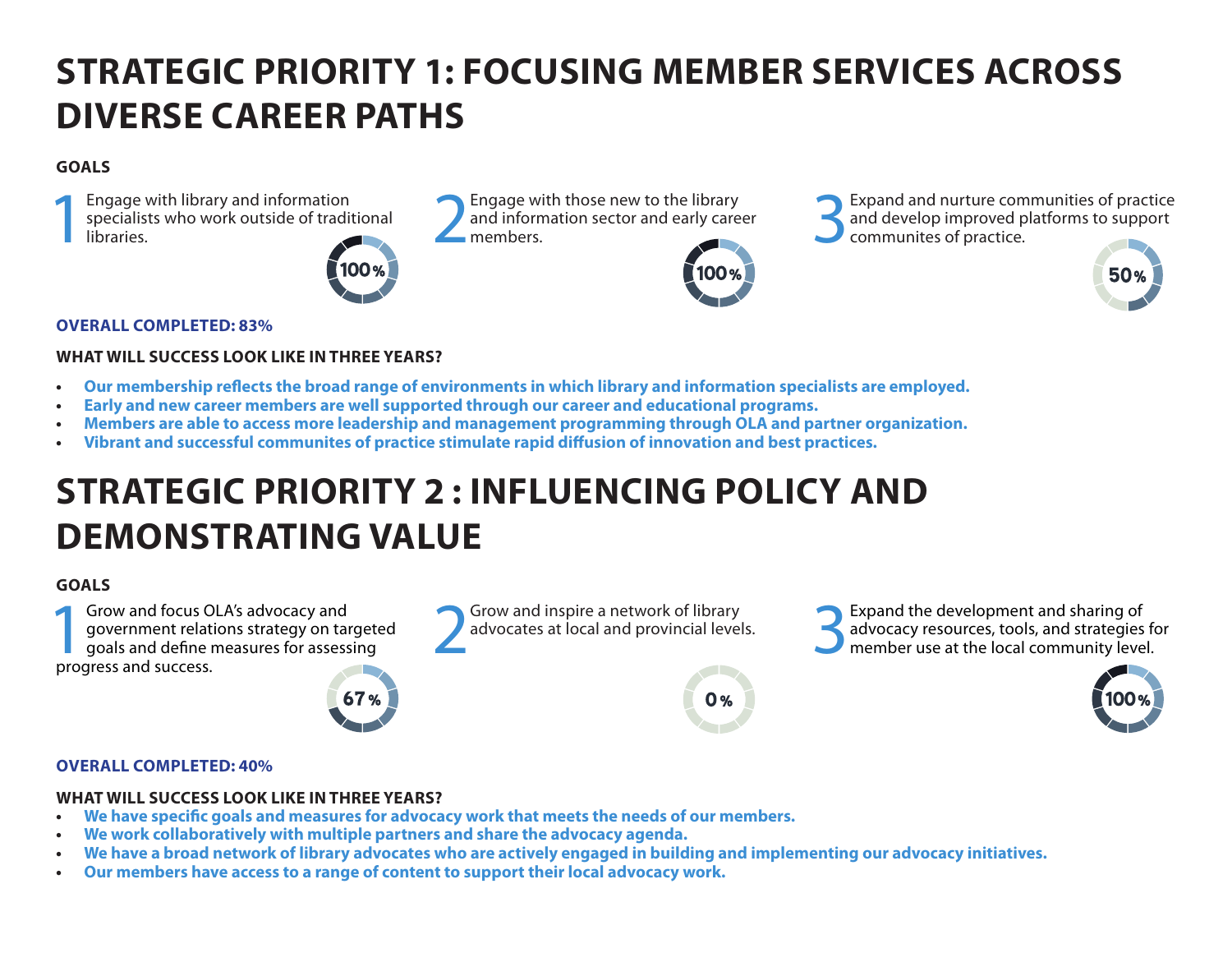# **STRATEGIC PRIORITY 3: BUILDING EVALUATION AND RESEARCH CAPACITY**

#### **GOALS**



#### **OVERALL COMPLETED: 33%**

#### **WHAT WILL SUCCESS LOOK LIKE IN THREE YEARS?**

- **• We have a solid strategy created by our members that includes identifying research priorities annually, meeting intended outcomes, securing research resources and partners, and effectively disseminating research reports.**
- **• Our education and training initiatives in areas of measurement and evaluation are well subscribed.**
- **• OLA has integrated evaluation and research across many of its programs and members services.**

### **STRATEGIC PRIORITY 4 : ADDRESSING THE UNIQUE NEEDS OF RURAL, REMOTE AND INDIGENOUS COMMUNITIES**

#### **GOALS**

Identify the needs and requirements of rural, northern, and remote communities.

Identify the needs and requirements of rural,<br>
northern, and remote communities.<br> **EXECUTES TO DEALLY A PERIMEDIATE PARTLE PARTLE PARTLE PARTLE PARTLE PARTLE PARTLE PARTLE PARTLE PARTLE PARTLE PARTLE PARTLE PARTLE PARTLE P** other organizations and associations to minimize duplication of effort and maximize resources to these communities.

Solution of the set of and service access for libraries of all type in smaller, rural, or remote communities and service access for libraries of all types in smaller, rural, or remote communities, including Ontario's Indigenous communities.



 $33%$ 

#### **OVERALL COMPLETED: 44%**

#### **WHAT WILL SUCCESS LOOK LIKE IN THREE YEARS?**

**• A rural, remote, and Indigenous communities plan is created and deployed.**

 $0%$ 

- **• Libraries of all types (public, school, academic, health, special) in small, rural or remote communities have access to services tailored to their unique communities.**
- **• More members from small, rural, and remote communities access educational programs, volunteer and engage in workshops and committees.**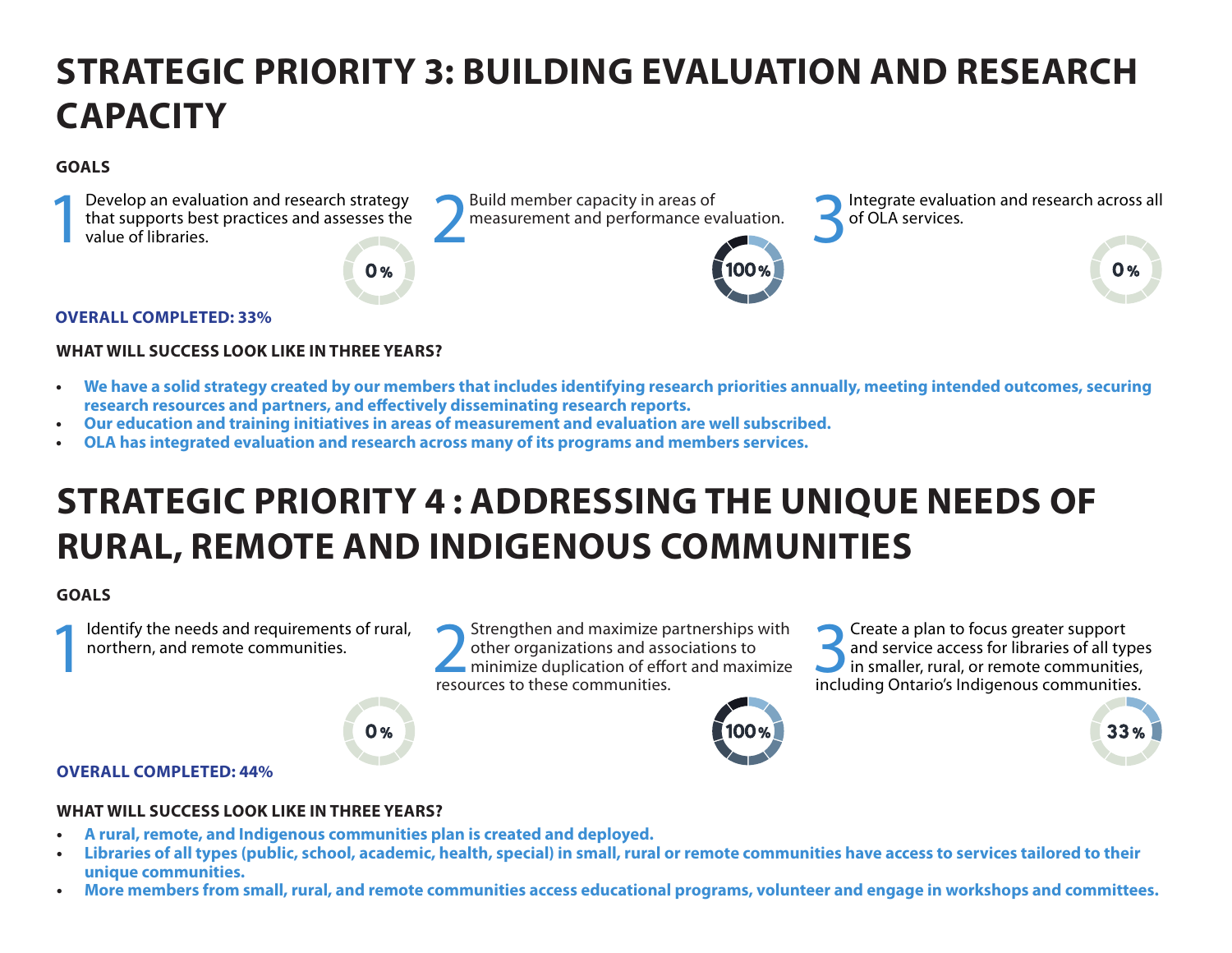# **STRATEGIC PRIORITY 5: OUR ENABLERS TO SUCCESS**

**Technology** 

**1** Our People

#### **GOALS:**

- Enhance and promote an organizational culture that is strongly rooted in OLA's vision, mission, and values.
- Complete a compensation benchmark exercise
- Research and create a volunteer engagement and recognition program.

#### **OVERALL COMPLETED: 17%**

#### **WHAT WILL SUCCESS LOOK LIKE IN THREE YEARS?**

**• OLA will have the staff/volunteer expertise and competency and resources and systems in place to continue to provide pro-active programs and services that will continually strengthen the profession and library sector.**

#### **GOALS:**

 $0%$ 

- Implement new Association Management System
- **Fundraising**



#### **GOALS:**

 $0%$ 

- Implement the Fund Development Plan
- Evaluate engagement with donors
- Complete a framework for Policies & Procedures
- Create Policies & Procedures